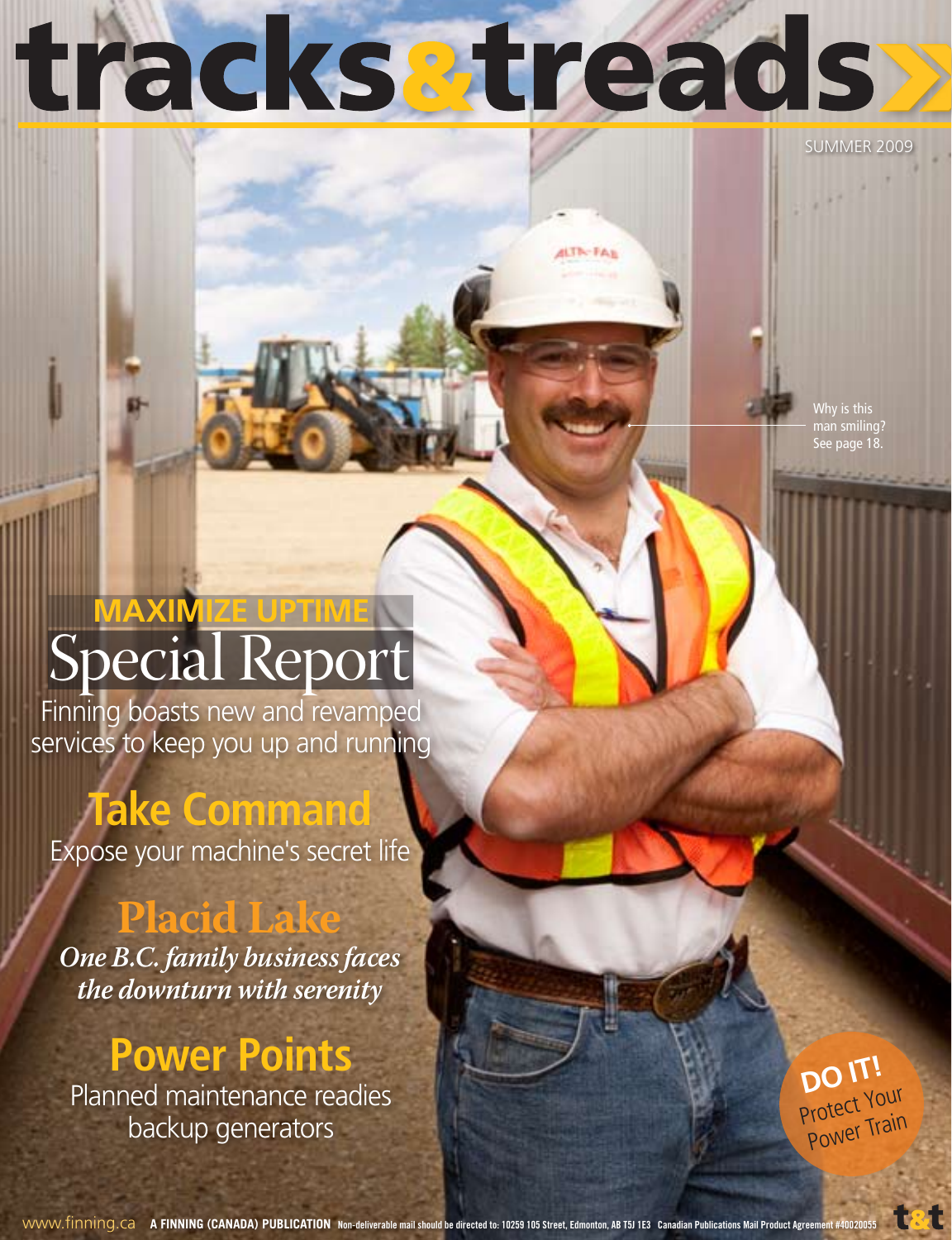*uptime issue*

# **t&t** Contents



**18**

Andre Lavallee of Alta-Fab Structures Photograph: Kelly Redinger *On the Cover*



### Features

*12* **Radical Upgrade**  Find out what's on the horizon for Finning's fluid analysis program

*18* **Built to Last**  Regular maintenance can increase the lifespan of your yellow iron

*21* **Don't Fight the Power** Finning is minding backup generators in the Lower Mainland

*24* **Placid Lake**  A sibling team keeps business running smoothly

*26* **Keep It Up (and Running)**  A new Finning program swaps out engines needing overhaul in a flash

*28* **Meeting the Challenge 17** *<sup>34</sup>* **Count on Us** Sparwood Mine Rescue Competition

### *Columns & Departments*

- *4* **Finning Focus** *T&T's* new design: How do you like us now?
- *5* **Letters** Finning friends speak
- *6* **Groundbreaker** Refurbish My Ride; The Clipper Project; Track your iron; Gotta get GET; D series cool facts; Dredger with the heart of a Cat **PLUS!** *Essayons*, by the numbers
- *11* **Safety First** Great safety programs reward top practitioners
- *14* **Operators' Tips** How to protect your power train
- *15* **Managers' Tips** Is your shop floor efficient?
- *16* **Tech Spotlight** A fluid solution
- *17* **Equipment Spotlight** Attachments turn one tool into many
- *30* **Yesterday/Today** Cat faced the last recession by branching into pavers
- *31* **Portrait** Bob Fritchey, 36 years with Finning and still going strong
- *32* **Yellow Iron** New products and services from Finning
- *33* **Bill's Business** Bill tries some R&R, only to find a worksite at the campsite
-